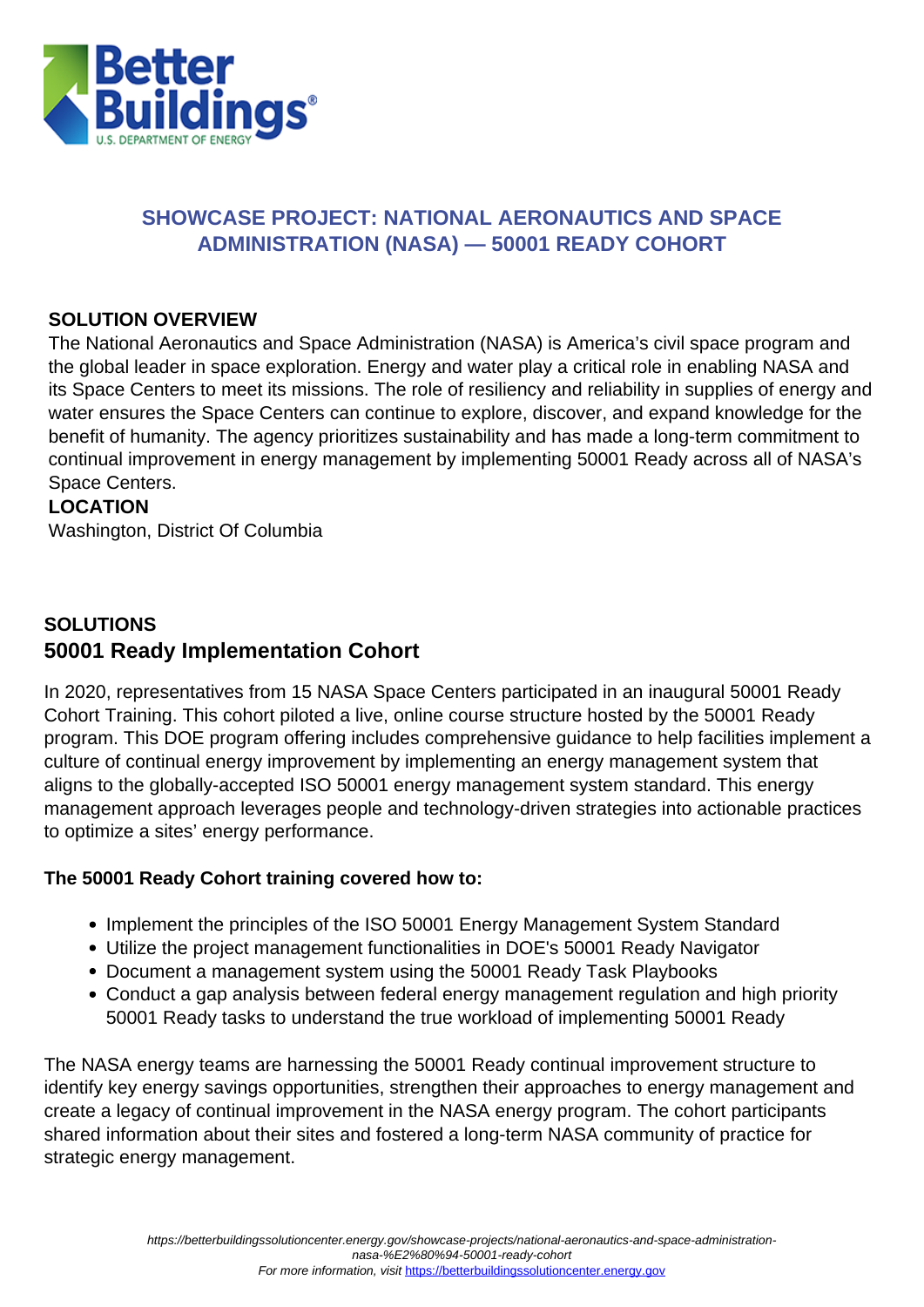The Federal Energy Management Program is excited to announce this new training opportunity and applauds NASA for its participation and ongoing energy management system implementation efforts.

## **Participating Sites**

- 1. **NASA Headquarters** Washington DC
- 2. **Ames Research Center** Mountain View, CA
- 3. **Armstrong Flight Research Center** Edwards Air Force Base, CA
- 4. **Glenn Research Center** Cleveland, OH
- 5. **Goddard Space Flight Center** Greenbelt, MD
- 6. **Goldstone Deep Space Communications Complex** Fort Irwin, CA
- 7. **Jet Propulsion Laboratory** Pasadena, CA
- 8. **John C. Stennis Space Center** Stennis Space Center, MX
- 9. **John F. Kennedy Space Center** Merritt Island, FL
- 10. **Langley Research Center** Hampton, VA
- 11. **Lyndon B. Johnson Space Center** Houston, TX
- 12. **Marshall Space Flight Center** Huntsville, AL
- 13. **Michoud Assembly Facility** New Orleans, LA
- 14. **Wallops Flight Facility** Wallops, VA
- 15. **White Sands Test Facility** Las Cruces, NM

### **OTHER BENEFITS**